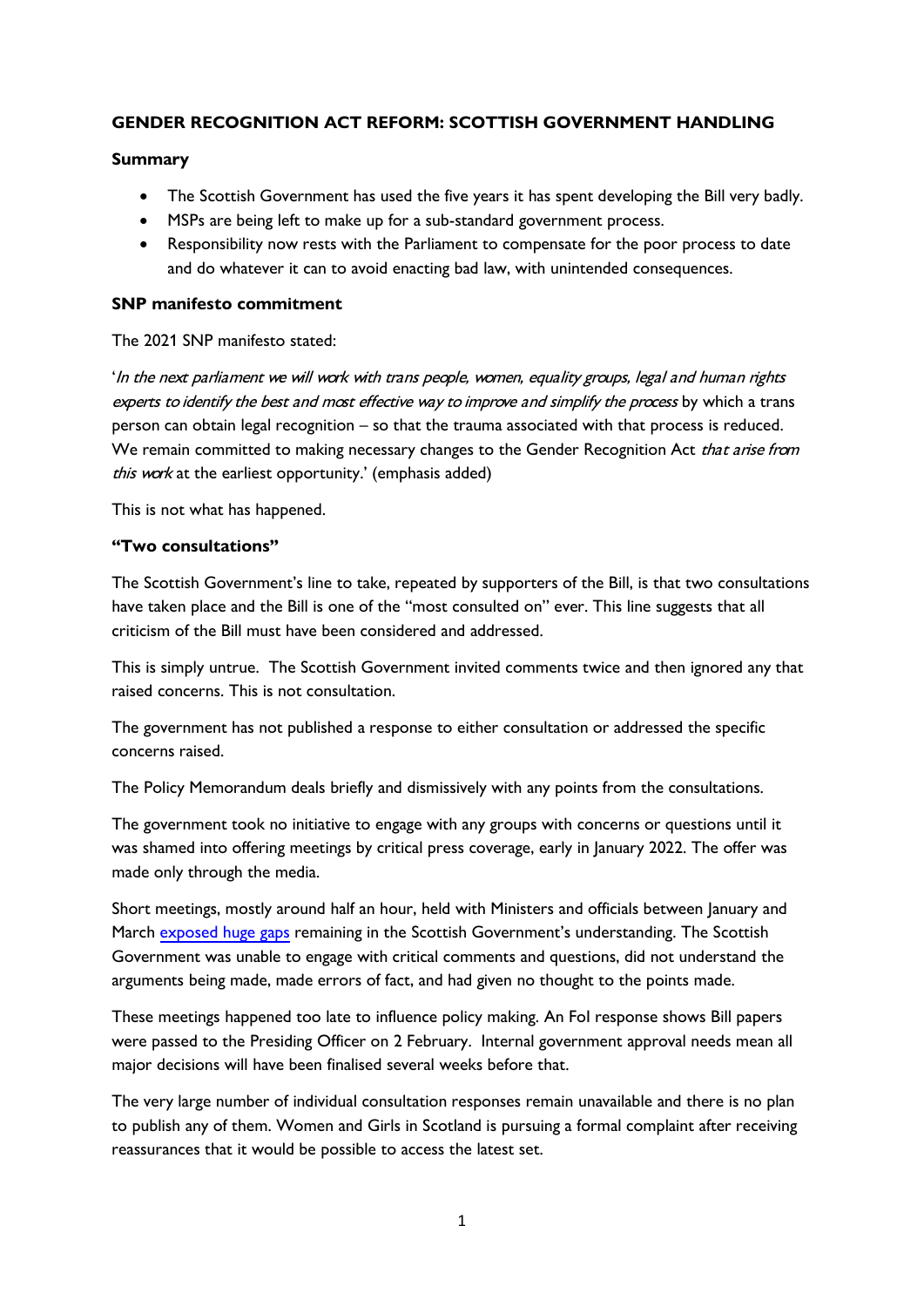## **Nothing has changed as a result of consultation**

The Bill as introduced has only changed in minor ways from the version consulted on in 2019. This followed closely the proposals in the 2017 consultation paper.

The draft Equality Impact Assessment (EQIA) included in the 2019 consultation considered possible effects on single sex provision. It was heavily criticised in detail by respondents, as described in the analysis of consultation responses. Despite this, the EQIA published for the Bill is almost word for [word the same as before.](https://murrayblackburnmackenzie.org/2022/05/20/has-the-scottish-government-undertaken-any-further-analysis-on-gender-recognition-reform-since-2019/)

## **Meetings with other groups**

Between May and December 2021, the Scottish Government met groups that advocate for selfdeclaration for a Gender Recognition Certificate on seven occasions. There are no minutes for the three meetings which were with officials only.

The Children's Commissioner's [response](https://www.cypcs.org.uk/wpcypcs/wp-content/uploads/2020/03/GRA-Reform-Scotland-Bill-response.pdf) to the second consultation raised serious concerns about the proposal to reduce the age, and a lack of supporting research or evidence. The government met the Commissioner on 24 September 2021. It holds not record of what was discussed at the meeting. His concerns are not mentioned in the Policy Memorandum.

There are also no minutes of the meeting between officials and the Equalities and Human Rights Commission on 23 July 2021. The [EHRC's letter](https://t.co/nvQXr457vn) setting out its view that the Scottish Government still needs to do more work was written after the Commission had met the Cabinet Secretary in January.

# **An imbalance in resources and ability to organise**

The main groups advocating for GRA reform on the SG's model are all heavily funded by the SG.

Groups concerned about the Bill rely largely on volunteer time, with limited resources raised through crowd funding, with average donations typically of around £30. They are subject constantly to false accusations of receiving external funding from sources designed to discredit them, including from within the Government (see below).

Women attending a meeting held at the time of the first consultation in February 2018 were confronted by aggressive noisy protestors. Victims of sexual abuse told their stories while protestors banged saucepans and yelled at the windows outside.

Threats to the venue hosting a meeting in Edinburgh on this subject in January 2019 led to the organisers being required to pay for increased security.

A meeting on women's rights at the University of Edinburgh in June 2019 required speakers to attend an hour long security briefing. A person was charged with threatening and abusive behaviour towards one of speakers as she left the event and later accepted a direct measure from the [Procurator Fiscal.](https://www.scotsman.com/news/scottish-news/scottish-schools-transgender-event-cancelled-amid-fears-speakers-safety-1400793) This prompted a parliamentary motion condemning "violence or threats of violence towards women engaging in public life in Scotland" signed by 73 MSPs from all parties.

No meeting in Scotland held by advocates of this reform has been targeted for protests.